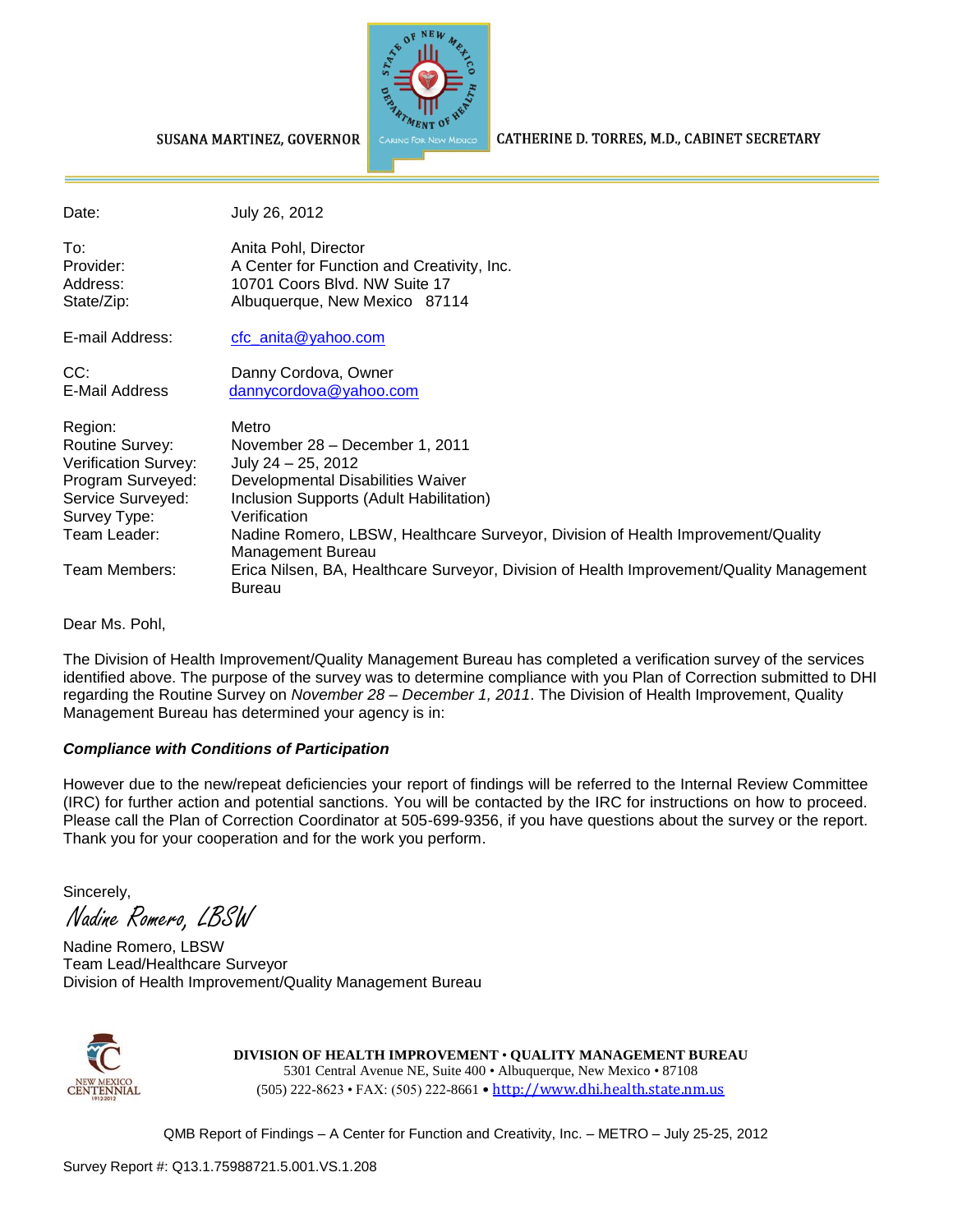| <b>Survey Process Employed:</b>           |                                                                                                                                                                                                                                                                                                                                                        |                                                                                                      |  |  |
|-------------------------------------------|--------------------------------------------------------------------------------------------------------------------------------------------------------------------------------------------------------------------------------------------------------------------------------------------------------------------------------------------------------|------------------------------------------------------------------------------------------------------|--|--|
| <b>Entrance Conference Date:</b>          | July 24, 2012                                                                                                                                                                                                                                                                                                                                          |                                                                                                      |  |  |
| Present:                                  | A Center for Function and Creativity, Inc.<br>Anita Pohl, Director                                                                                                                                                                                                                                                                                     |                                                                                                      |  |  |
|                                           | <b>DOH/DHI/QMB</b>                                                                                                                                                                                                                                                                                                                                     | Nadine Romero, LBSW, Team Lead/Healthcare Surveyor<br>Erica Nilsen, BA Healthcare Surveyor           |  |  |
| <b>Exit Conference Date:</b>              | July 25, 2012                                                                                                                                                                                                                                                                                                                                          |                                                                                                      |  |  |
| Present:                                  | Anita Pohl, Director                                                                                                                                                                                                                                                                                                                                   | A Center for Function and Creativity, Inc.                                                           |  |  |
|                                           | <b>DOH/DHI/QMB</b>                                                                                                                                                                                                                                                                                                                                     | Nadine Romero, LBSW, Team Lead/Healthcare Surveyor<br>Erica Nilsen, BA, Healthcare Surveyor          |  |  |
| <b>Administrative Locations Visited</b>   | Number:                                                                                                                                                                                                                                                                                                                                                | 1                                                                                                    |  |  |
| <b>Total Sample Size</b>                  | Number:                                                                                                                                                                                                                                                                                                                                                | 14<br>1 - Jackson Class Members<br>13 - Non- <i>Jackson</i> Class Members<br>14 - Adult Habilitation |  |  |
| Persons Served Records Reviewed           | Number:                                                                                                                                                                                                                                                                                                                                                | 14                                                                                                   |  |  |
| Direct Support Personnel Interviewed      | Number:                                                                                                                                                                                                                                                                                                                                                | 3                                                                                                    |  |  |
| Direct Support Personnel Records Reviewed | Number:                                                                                                                                                                                                                                                                                                                                                | 16                                                                                                   |  |  |
| Service Coordinator Records Reviewed      | Number:                                                                                                                                                                                                                                                                                                                                                | 2                                                                                                    |  |  |
| <b>Administrative Files Reviewed</b>      | <b>Billing Records</b><br>$\bullet$<br><b>Medical Records</b><br>Incident Management Records<br>$\bullet$<br><b>Personnel Files</b><br><b>Training Records</b><br>Agency Policy & Procedure<br><b>Caregiver Criminal History Screening Records</b><br><b>Employee Abuse Registry</b><br><b>Evacuation Drills</b><br>Quality Assurance/Improvement Plan |                                                                                                      |  |  |

CC: Distribution List: DOH - Division of Health Improvement DOH - Developmental Disabilities Supports Division DOH - Office of Internal Audit HSD - Medical Assistance Division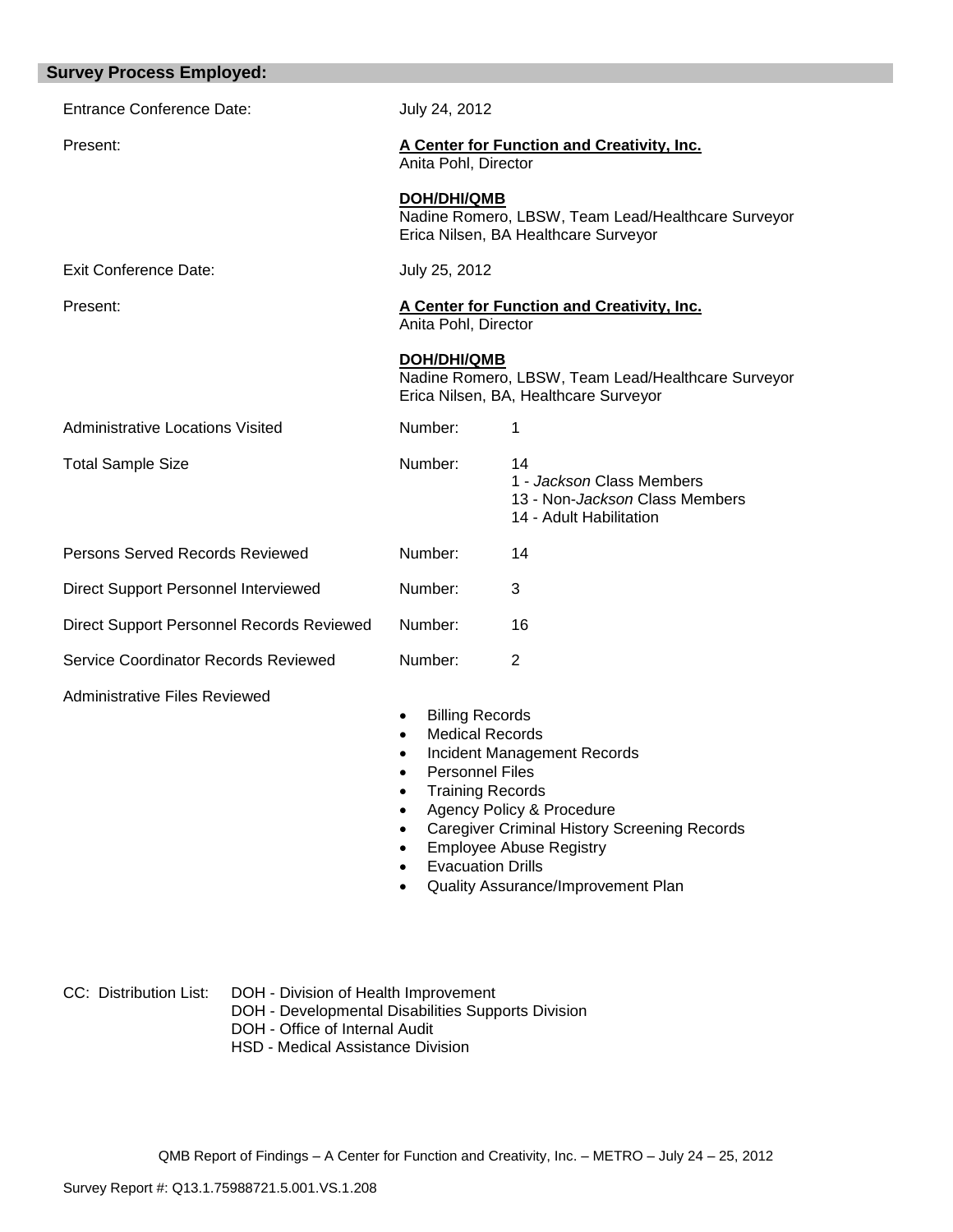### **QMB Determinations of Compliance**

### "Compliance with Conditions of Participation"

The QMB determination of "Compliance with Conditions of Participation," indicates that a provider is in compliance with all 'Conditions of Participation,' (CoP) but may have standard level deficiencies (deficiencies which are not at the condition level) out of compliance. The agency has obtained a level of compliance such that there is a minimal potential for harm to individuals' health and safety. To qualify for a determination of Compliance with Conditions of Participation, the provider must be in compliance with *all* Conditions of Participation.

# "Partial-Compliance with Conditions of Participation"

The QMB determination of "Partial-Compliance with Conditions of Participation" indicates that a provider is out of compliance with one (1) to three (3) 'Conditions of Participation.' This partialcompliance, if not corrected, may result in a serious negative outcome or the potential for more than minimal harm to individuals' health and safety. The Agency may also have standard level deficiencies (deficiencies which are not at the condition level).

Providers receiving a repeat determination of 'Partial-Compliance' for repeat deficiencies of CoPs may be referred by the Quality Management Bureau to the Internal Review Committee (IRC) for consideration of remedies and possible actions.

## "Non-Compliant with Conditions of Participation":

The QMB determination of "Non-Compliance with Conditions of Participation," indicates a provider is significantly out of compliance with Conditions of Participation and/or has:

- Four (4) Conditions of Participation out of compliance.
- Multiple findings of widespread non-compliance with any standard or regulation with a significant potential for more than minimal harm.
- Any finding of actual harm or Immediate Jeopardy.

The Agency may also have standard level deficiencies (deficiencies which are not at the condition level).

Providers receiving a repeat determination of 'Non-Compliance' will be referred by Quality Management Bureau to the Internal Review Committee (IRC) for consideration of remedies and possible actions.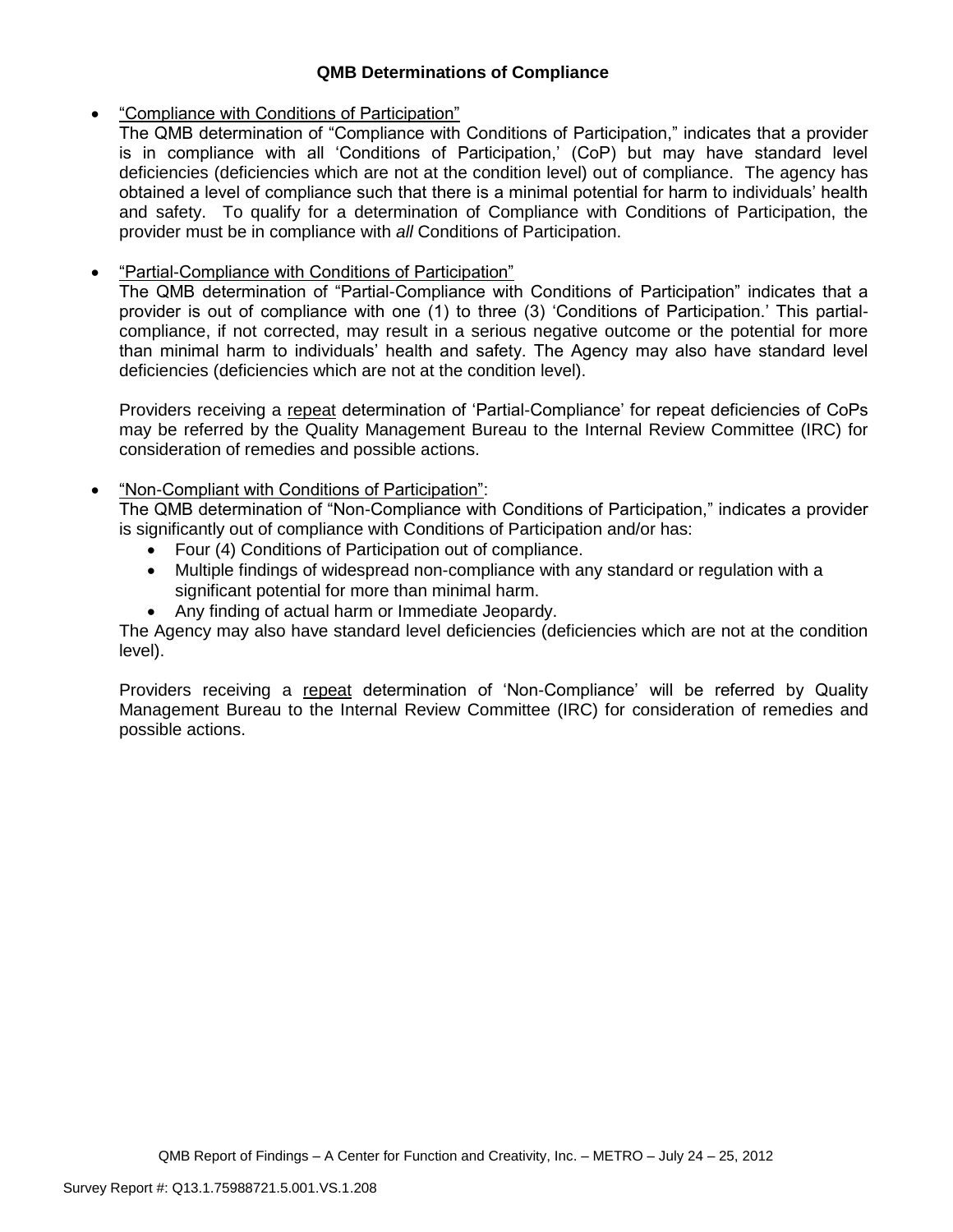### **Guidelines for the Provider Informal Reconsideration of Finding (IRF) Process**

## **Introduction:**

Throughout the QMB Survey process, surveyors are openly communicating with providers. Open communication means surveyors have clarified issues and/or requested missing information before completing the review through the use of the signed/dated "Document Request," or "administrative Needs," etc. forms. Regardless, there may still be instances where the provider disagrees with a specific finding. Providers may use the following process to informally dispute a finding.

# **Instructions:**

- 1. The Informal Reconsideration of the Finding (IRF) request must be in writing to the QMB Deputy Bureau Chief **within 10 business days** of receipt of the final Report of Findings.
- 2. The written request for an IRF *must* be completed on the QMB Request for Informal Reconsideration of Finding form available on the QMB website:<http://dhi.health.state.nm.us/qmb>
- 3. The written request for an IRF must specify in detail the request for reconsideration and why the finding is inaccurate.
- 4. The IRF request must include all supporting documentation or evidence.
- 5. If you have questions about the IRC process, email the IRF Chairperson, Scott Good at [scott.good@state.nm.us](mailto:scott.good@state.nm.us) for assistance.

## **The following limitations apply to the IRF process:**

- The request for an IRF and all supporting evidence must be received within 10 business days.
- Findings based on evidence requested during the survey and not provided may not be subject to reconsideration.
- The supporting documentation must be new evidence not previously reviewed or requested by the survey team.
- Providers must continue to complete their Plan of Correction during the IRF process
- Providers may not request an IRF to challenge the sampling methodology.
- Providers may not request an IRF based on disagreement with the nature of the standard or regulation.
- Providers may not request an IRF to challenge the team composition.
- Providers may not request an IRF to challenge the DHI/QMB determination of compliance or the length of their DDSD provider contract.

A Provider forfeits the right to an IRF if the request is not made within 10 business days of receiving the report and/or does not include all supporting documentation or evidence to show compliance with the standards and regulations.

The IRF Committee will review the request, the Provider will be notified in writing of the ruling; no face-toface meeting will be conducted.

When a Provider requests that a finding be reconsidered, it does not stop or delay the Plan of Correction process. **Providers must continue to complete the Plan of Correction, including the finding in dispute regardless of the IRF status.** If a finding is removed or modified, it will be noted and removed or modified from the Report of Findings. It should be noted that in some cases a Plan of Correction may be completed prior to the IRF process being completed. The provider will be notified in writing on the decisions of the IRF committee.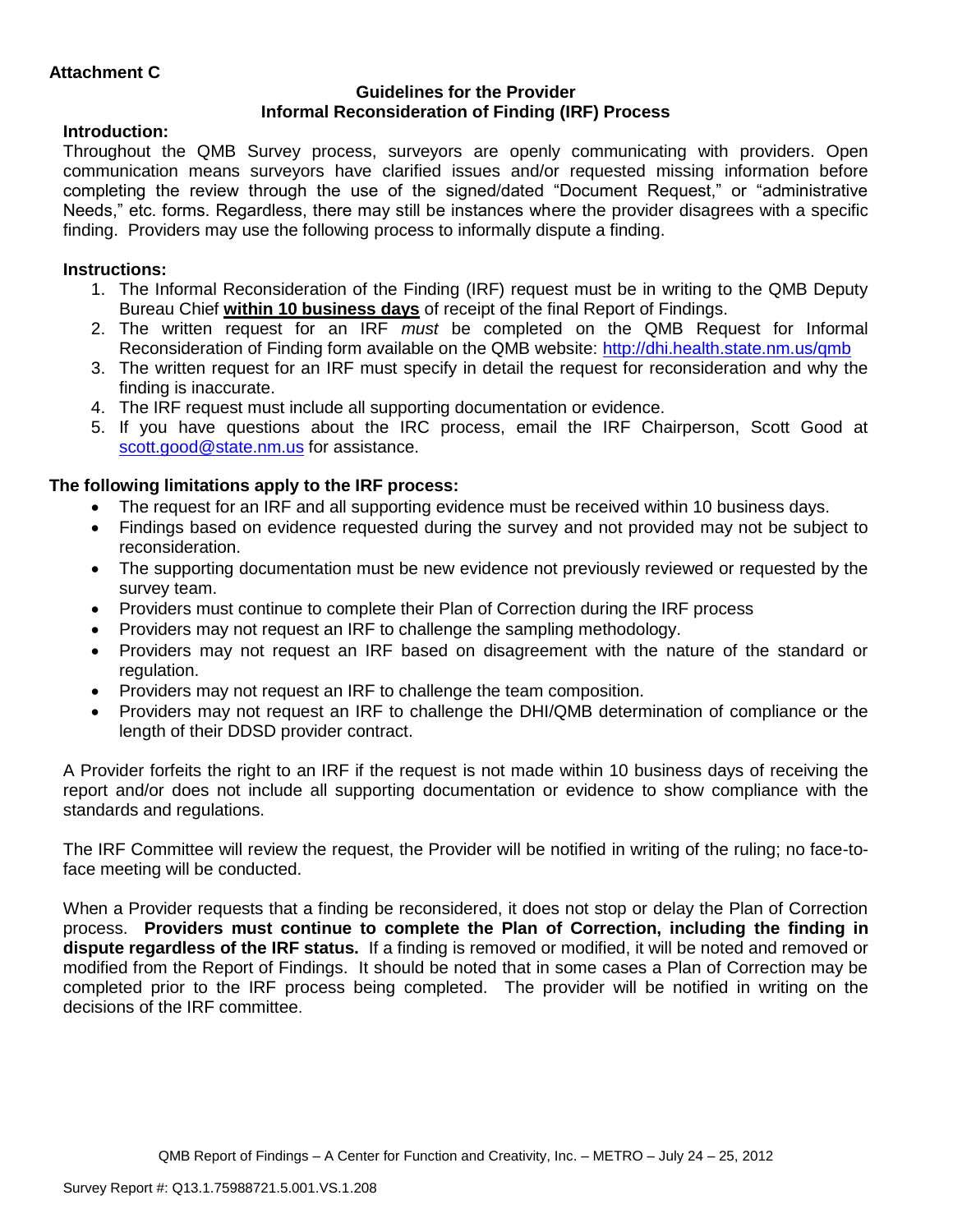| Agency:                     | A Center for Function and Creativity, Inc. - Metro Region |
|-----------------------------|-----------------------------------------------------------|
| Program:                    | Developmental Disabilities Waiver                         |
| Service:                    | Inclusion Supports (Adult Habilitation)                   |
| Monitoring Type:            | <b>Verification Survey</b>                                |
| <b>Routine Survey:</b>      | November 28 - December 1, 2011                            |
| <b>Verification Survey:</b> | July 24 - 25, 2012                                        |

| <b>Standard of Care</b>                                                                                                                                                                                                                                                                                                                                                                                                                                                                                                                                                                                                                                                                                                                                                                                                                                                                                                                                       | November 28 - December 1, 2011<br><b>Deficiencies</b>                                                                                                                                                                                                                                                                                                                                                                                                                                                                                                                  | July 24 - 25, 2012 Deficiencies<br>Verification Survey - New and Repeat<br><b>Deficiencies</b>                                                                                                                                                                                                                                                                                                                                                                                                                                                         |
|---------------------------------------------------------------------------------------------------------------------------------------------------------------------------------------------------------------------------------------------------------------------------------------------------------------------------------------------------------------------------------------------------------------------------------------------------------------------------------------------------------------------------------------------------------------------------------------------------------------------------------------------------------------------------------------------------------------------------------------------------------------------------------------------------------------------------------------------------------------------------------------------------------------------------------------------------------------|------------------------------------------------------------------------------------------------------------------------------------------------------------------------------------------------------------------------------------------------------------------------------------------------------------------------------------------------------------------------------------------------------------------------------------------------------------------------------------------------------------------------------------------------------------------------|--------------------------------------------------------------------------------------------------------------------------------------------------------------------------------------------------------------------------------------------------------------------------------------------------------------------------------------------------------------------------------------------------------------------------------------------------------------------------------------------------------------------------------------------------------|
|                                                                                                                                                                                                                                                                                                                                                                                                                                                                                                                                                                                                                                                                                                                                                                                                                                                                                                                                                               | CMS Assurance - Qualified Providers - The State monitors non-licensed/non-certified providers to assure adherence to waiver                                                                                                                                                                                                                                                                                                                                                                                                                                            |                                                                                                                                                                                                                                                                                                                                                                                                                                                                                                                                                        |
|                                                                                                                                                                                                                                                                                                                                                                                                                                                                                                                                                                                                                                                                                                                                                                                                                                                                                                                                                               |                                                                                                                                                                                                                                                                                                                                                                                                                                                                                                                                                                        | requirements. The State implements its policies and procedures for verifying that provider training is conducted in accordance with State                                                                                                                                                                                                                                                                                                                                                                                                              |
| requirements and the approved waiver.                                                                                                                                                                                                                                                                                                                                                                                                                                                                                                                                                                                                                                                                                                                                                                                                                                                                                                                         |                                                                                                                                                                                                                                                                                                                                                                                                                                                                                                                                                                        |                                                                                                                                                                                                                                                                                                                                                                                                                                                                                                                                                        |
| Tag #1A26 Consolidated On-line                                                                                                                                                                                                                                                                                                                                                                                                                                                                                                                                                                                                                                                                                                                                                                                                                                                                                                                                | <b>Condition of Participation Level Deficiency</b>                                                                                                                                                                                                                                                                                                                                                                                                                                                                                                                     | <b>Standard Level Deficiency</b>                                                                                                                                                                                                                                                                                                                                                                                                                                                                                                                       |
| <b>Registry/Employee Abuse Registry</b>                                                                                                                                                                                                                                                                                                                                                                                                                                                                                                                                                                                                                                                                                                                                                                                                                                                                                                                       |                                                                                                                                                                                                                                                                                                                                                                                                                                                                                                                                                                        |                                                                                                                                                                                                                                                                                                                                                                                                                                                                                                                                                        |
| NMAC 7.1.12.8 REGISTRY ESTABLISHED;                                                                                                                                                                                                                                                                                                                                                                                                                                                                                                                                                                                                                                                                                                                                                                                                                                                                                                                           | After an analysis of the evidence it has been                                                                                                                                                                                                                                                                                                                                                                                                                                                                                                                          | <b>New and Repeat Findings:</b>                                                                                                                                                                                                                                                                                                                                                                                                                                                                                                                        |
| <b>PROVIDER INQUIRY REQUIRED:</b> Upon the<br>effective date of this rule, the department has<br>established and maintains an accurate and<br>complete electronic registry that contains the<br>name, date of birth, address, social security<br>number, and other appropriate identifying<br>information of all persons who, while employed by<br>a provider, have been determined by the<br>department, as a result of an investigation of a<br>complaint, to have engaged in a substantiated<br>registry-referred incident of abuse, neglect or<br>exploitation of a person receiving care or services<br>from a provider. Additions and updates to the<br>registry shall be posted no later than two (2)<br>business days following receipt. Only department<br>staff designated by the custodian may access,<br>maintain and update the data in the registry.<br>Provider requirement to inquire of<br>А.<br>registry. A provider, prior to employing or | determined there is a significant potential for a<br>negative outcome to occur.<br>Based on record review, the Agency failed to<br>maintain documentation in the employee's personnel<br>records that evidenced inquiry to the Employee<br>Abuse Registry prior to employment for 14 of 14<br>Agency Personnel.<br>The following Agency Personnel records<br>contained evidence that indicated the Employee<br>Abuse Registry was completed after hire:<br><b>Direct Support Personnel (DSP):</b><br>$\bullet$ #40 - Date of hire 10/29/2011, completed<br>11/29/2011. | Based on record review, the Agency failed to<br>maintain documentation in the employee's personnel<br>records that evidenced inquiry to the Employee<br>Abuse Registry prior to employment for 3 of 19<br>Agency Personnel.<br>The following Agency Personnel records<br>contained evidence that indicated the Employee<br>Abuse Registry was completed after hire:<br><b>Direct Support Personnel (DSP):</b><br>$\bullet$ #58 - Date of hire 1/18/2012, completed<br>2/17/2012.<br>$\bullet$ #61 - Date of Hire 6/18/2012, completed<br>$6/21/2012$ . |
| contracting with an employee, shall inquire of the<br>registry whether the individual under consideration<br>for employment or contracting is listed on the<br>registry.                                                                                                                                                                                                                                                                                                                                                                                                                                                                                                                                                                                                                                                                                                                                                                                      | $\bullet$ #41 - Date of hire 12/1/2010, completed<br>11/29/2011.<br>$\bullet$ #42 - Date of hire 10/29/2011, completed                                                                                                                                                                                                                                                                                                                                                                                                                                                 | <b>Service Coordination Personnel (SC):</b><br>$\bullet$ #64 - Date of Hire 5/1/2012, completed<br>5/15/2012.                                                                                                                                                                                                                                                                                                                                                                                                                                          |

QMB Report of Findings – A Center for Function and Creativity, Inc. – METRO – July 24 – 25, 2012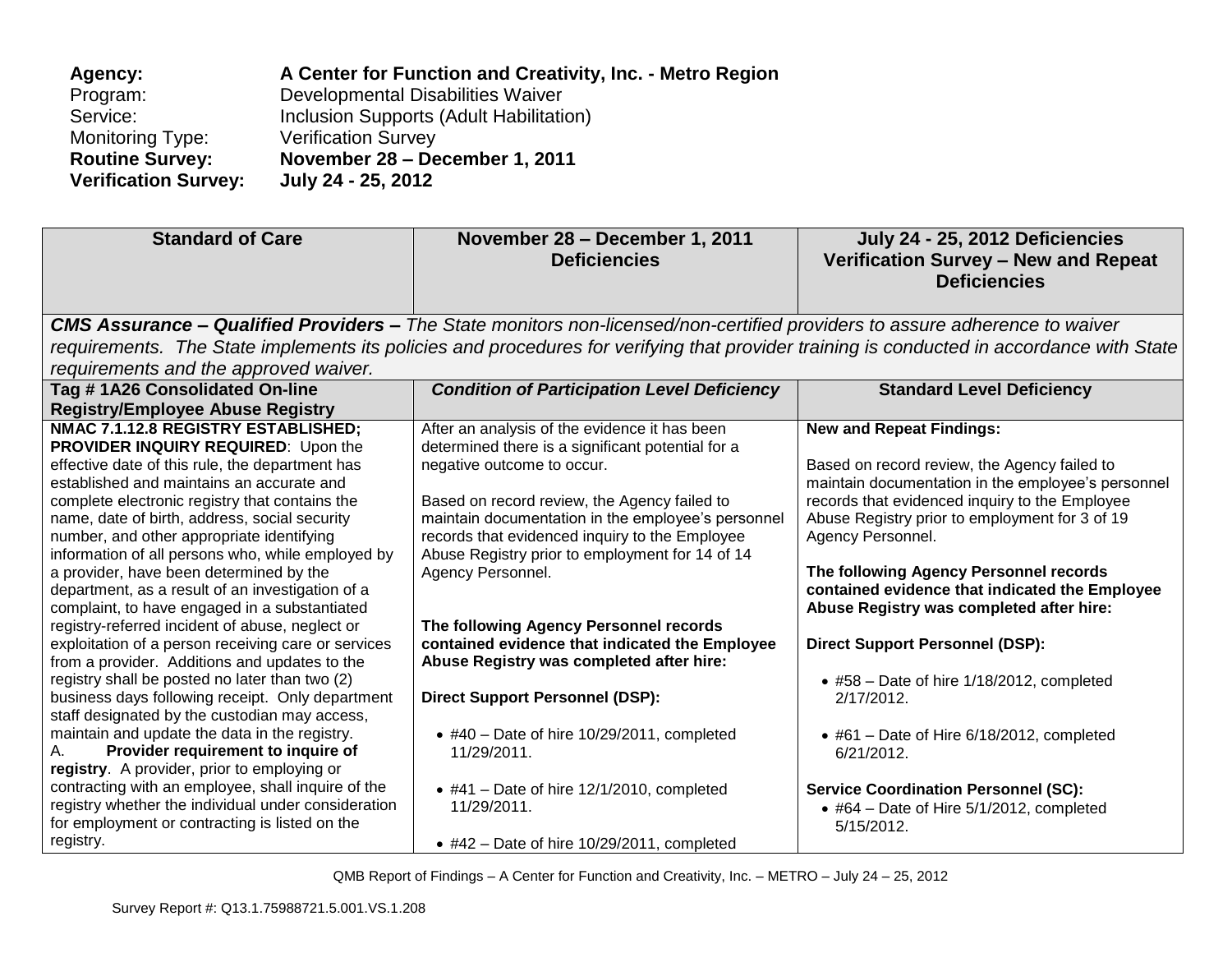| Β.<br>Prohibited employment. A provider may            | 11/29/2011.                                       |  |
|--------------------------------------------------------|---------------------------------------------------|--|
| not employ or contract with an individual to be an     |                                                   |  |
| employee if the individual is listed on the registry   | $\bullet$ #43 - Date of hire 9/11/2011, completed |  |
| as having a substantiated registry-referred incident   | 11/29/2011.                                       |  |
| of abuse, neglect or exploitation of a person          |                                                   |  |
| receiving care or services from a provider.            |                                                   |  |
| D.<br>Documentation of inquiry to registry.            | $\bullet$ #44 - Date of hire 5/4/2011, completed  |  |
|                                                        | 11/29/2011.                                       |  |
| The provider shall maintain documentation in the       |                                                   |  |
| employee's personnel or employment records that        | • #45 - Date of hire 6/16/2011, completed         |  |
| evidences the fact that the provider made an           | 11/29/2011.                                       |  |
| inquiry to the registry concerning that employee       |                                                   |  |
| prior to employment. Such documentation must           | $\bullet$ #46 - Date of Hire 8/22/2011, completed |  |
| include evidence, based on the response to such        | 11/29/2011.                                       |  |
| inquiry received from the custodian by the provider,   |                                                   |  |
| that the employee was not listed on the registry as    | $\bullet$ #47 – Date of hire 3/1/2011, completed  |  |
| having a substantiated registry-referred incident of   |                                                   |  |
| abuse, neglect or exploitation.                        | 11/29/2011.                                       |  |
| Documentation for other staff. With<br>Е.              |                                                   |  |
|                                                        | • #48 - Date of hire 2/17/2011, completed         |  |
| respect to all employed or contracted individuals      | 11/29/2011.                                       |  |
| providing direct care who are licensed health care     |                                                   |  |
| professionals or certified nurse aides, the provider   | $\bullet$ #49 - Date of hire 5/31/2011, completed |  |
| shall maintain documentation reflecting the            | 11/29/2011.                                       |  |
| individual's current licensure as a health care        |                                                   |  |
| professional or current certification as a nurse aide. | $*$ #50 - Date of hire 10/25/2011, completed      |  |
| F.<br>Consequences of noncompliance. The               | 11/29/2011.                                       |  |
| department or other governmental agency having         |                                                   |  |
| regulatory enforcement authority over a provider       |                                                   |  |
| may sanction a provider in accordance with             | $\bullet$ #51 - Date of hire 2/3/2011, completed  |  |
| applicable law if the provider fails to make an        | 11/29/2011.                                       |  |
| appropriate and timely inquiry of the registry, or     |                                                   |  |
| fails to maintain evidence of such inquiry, in         | <b>Service Coordination Personnel (SC):</b>       |  |
| connection with the hiring or contracting of an        |                                                   |  |
| employee; or for employing or contracting any          | $\bullet$ #52 - Date of hire 10/1/2010, completed |  |
|                                                        | 11/29/2011.                                       |  |
| person to work as an employee who is listed on the     |                                                   |  |
| registry. Such sanctions may include a directed        | $\bullet$ #53 - Date of hire 3/1/2011, completed  |  |
| plan of correction, civil monetary penalty not to      | 11/29/2011.                                       |  |
| exceed five thousand dollars (\$5000) per instance,    |                                                   |  |
| or termination or non-renewal of any contract with     |                                                   |  |
| the department or other governmental agency.           |                                                   |  |
|                                                        |                                                   |  |
| Developmental Disabilities (DD) Waiver Service         |                                                   |  |
| Standards effective 4/1/2007                           |                                                   |  |
| <b>Chapter 1.IV. General Provider Requirements.</b>    |                                                   |  |
| D. Criminal History Screening: All personnel           |                                                   |  |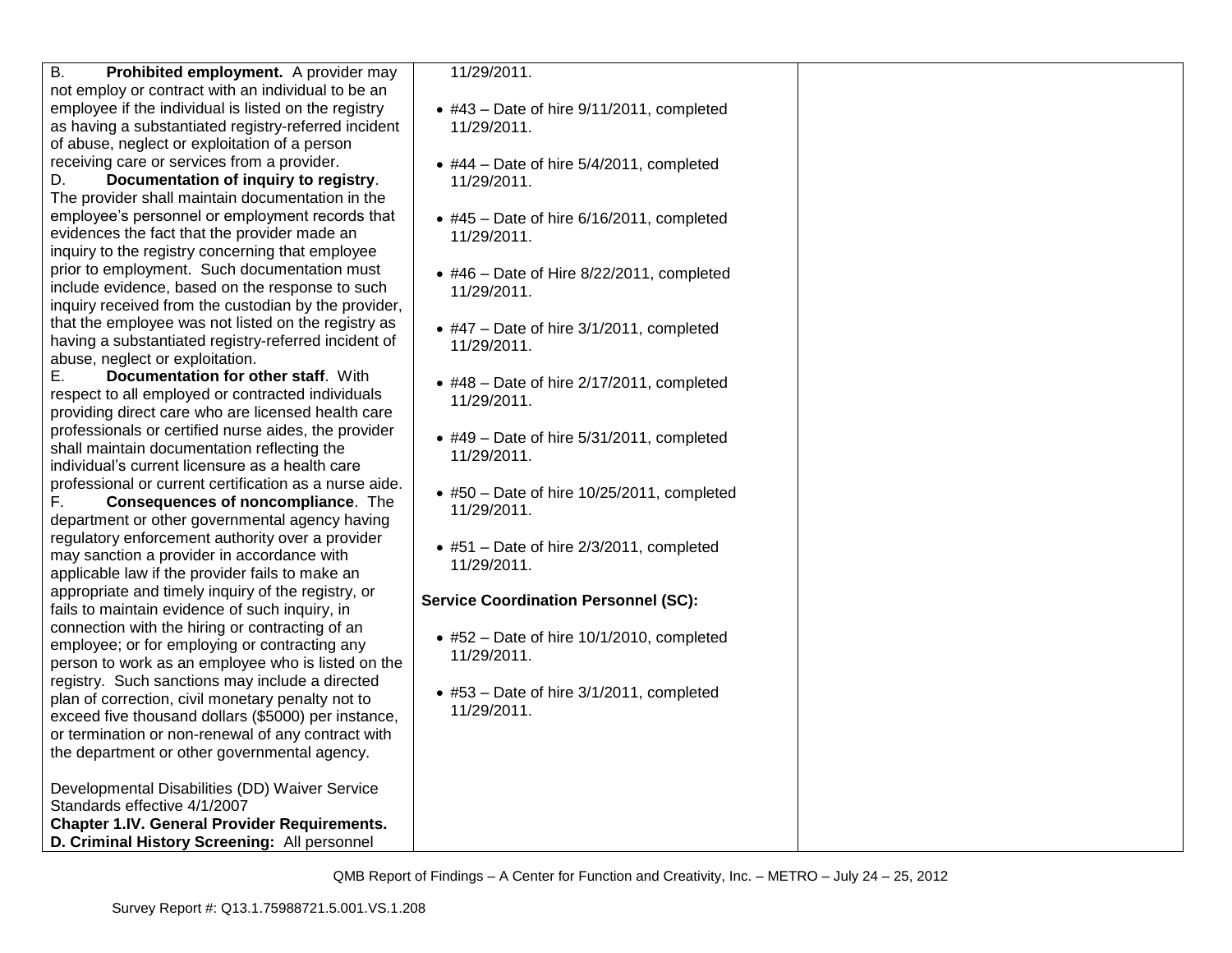| shall be screened by the Provider Agency in regard<br>to the employee's qualifications, references, and<br>employment history, prior to employment. All<br>Provider Agencies shall comply with the Criminal<br>Records Screening for Caregivers 7.1.12 NMAC |  |
|-------------------------------------------------------------------------------------------------------------------------------------------------------------------------------------------------------------------------------------------------------------|--|
| and Employee Abuse Registry 7.1.12 NMAC as<br>required by the Department of Health, Division of<br>Health Improvement.                                                                                                                                      |  |
|                                                                                                                                                                                                                                                             |  |
|                                                                                                                                                                                                                                                             |  |
|                                                                                                                                                                                                                                                             |  |
|                                                                                                                                                                                                                                                             |  |
|                                                                                                                                                                                                                                                             |  |
|                                                                                                                                                                                                                                                             |  |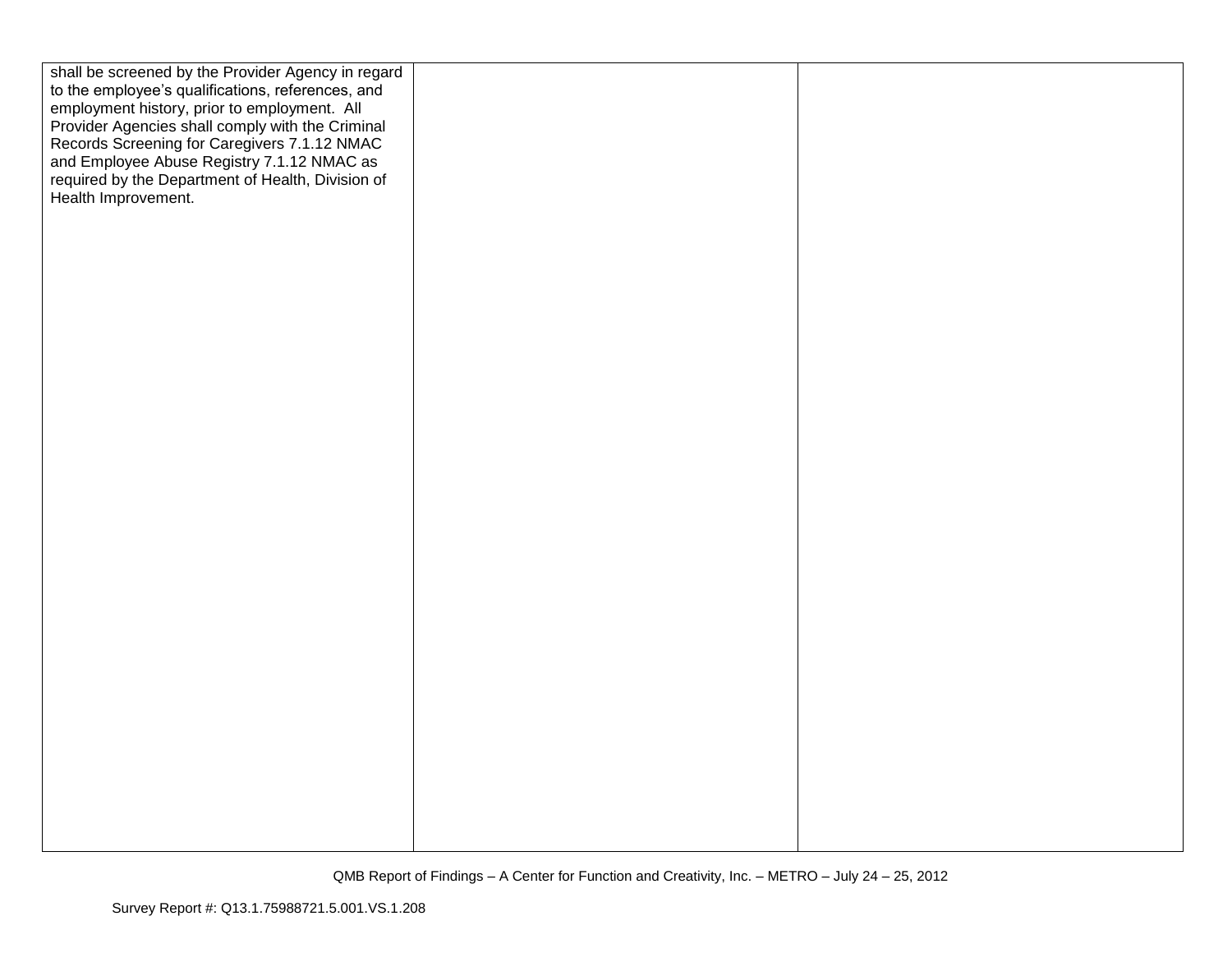| <b>Standard of Care</b>                                                                    | November 28 - December 1, 2011<br><b>Deficiencies</b>                                                                                | July 24 - 25, 2012 Deficiencies<br>Verification Survey - New and Repeat<br><b>Deficiencies</b>   |
|--------------------------------------------------------------------------------------------|--------------------------------------------------------------------------------------------------------------------------------------|--------------------------------------------------------------------------------------------------|
|                                                                                            | CMS Assurance - Health and Welfare - The state, on an ongoing basis, identifies, addresses and seeks to prevent occurrences of       |                                                                                                  |
|                                                                                            | abuse, neglect and exploitation. Individuals shall be afforded their basic human rights. The provider supports individuals to access |                                                                                                  |
| needed healthcare services in a timely manner.                                             |                                                                                                                                      |                                                                                                  |
| Tag # 1A15.2 & 5109 - Healthcare                                                           | <b>Condition of Participation Level Deficiency</b>                                                                                   | <b>Standard Level Deficiency</b>                                                                 |
| <b>Documentation</b>                                                                       |                                                                                                                                      |                                                                                                  |
| Developmental Disabilities (DD) Waiver Service                                             | After an analysis of the evidence it has been                                                                                        | <b>Repeat Finding:</b>                                                                           |
| Standards effective 4/1/2007                                                               | determined there is a significant potential for a                                                                                    |                                                                                                  |
| <b>CHAPTER 1. III. PROVIDER AGENCY</b>                                                     | negative outcome to occur.                                                                                                           | Based on record review, the Agency failed to                                                     |
| <b>DOCUMENTATION OF SERVICE DELIVERY</b><br><b>AND LOCATION - Healthcare Documentation</b> | Based on record review, the Agency failed to                                                                                         | maintain the required documentation in the<br>Individuals Agency Record as required per standard |
| by Nurses For Community Living Services,                                                   | maintain the required documentation in the                                                                                           | for 1 of 14 individuals.                                                                         |
| <b>Community Inclusion Services and Private</b>                                            | Individuals Agency Record as required per standard                                                                                   |                                                                                                  |
| <b>Duty Nursing Services: Nursing services must</b>                                        | for 12 of 16 individual                                                                                                              | The following were not found, incomplete and/or not                                              |
| be available as needed and documented for                                                  |                                                                                                                                      | current:                                                                                         |
| Provider Agencies delivering Community Living                                              | The following were not found, incomplete and/or not                                                                                  |                                                                                                  |
| Services, Community Inclusion Services and                                                 | current:                                                                                                                             | • Health Care Plans                                                                              |
| Private Duty Nursing Services.                                                             |                                                                                                                                      | • Aspiration                                                                                     |
|                                                                                            | • Health Assessment Tool (#3 &16)                                                                                                    | <sup>o</sup> Individual #2 - According to Electronic                                             |
| Chapter 1. III. E. (1 - 4) (1) Documentation of                                            |                                                                                                                                      | Comprehensive Heath Assessment Tool the                                                          |
| nursing assessment activities                                                              | • Medication Administration Assessment Tool (#3                                                                                      | individual is required to have a plan. No                                                        |
| (a) The following hierarchy shall be used to                                               | &16)                                                                                                                                 | evidence of a plan found.                                                                        |
| determine which provider agency is responsible                                             |                                                                                                                                      |                                                                                                  |
| for completion of the HAT and MAAT and related                                             | • Health Passport (#1, 2, 3, 8, 10, 11, 14, 15 & 16)                                                                                 | • Skin Wound                                                                                     |
| subsequent planning and training:                                                          |                                                                                                                                      | <sup>o</sup> Individual #2 - According to Electronic                                             |
| (i) Community living services provider agency;                                             | • Comprehensive Aspiration Risk Management Plan                                                                                      | Comprehensive Heath Assessment Tool the                                                          |
| (ii) Private duty nursing provider agency;                                                 | (H11)                                                                                                                                | individual is required to have a plan. No                                                        |
| (iii) Adult habilitation provider agency;<br>(iv) Community access provider agency; and    |                                                                                                                                      | evidence of a plan found.                                                                        |
| (v) Supported employment provider agency.                                                  | • Aspiration Risk Screening Tool (#2, 5, 10, 15 &                                                                                    |                                                                                                  |
| (b) The provider agency must arrange for their                                             | 16)                                                                                                                                  |                                                                                                  |
| nurse to complete the Health Assessment Tool                                               |                                                                                                                                      |                                                                                                  |
| (HAT) and the Medication Administration                                                    | • Quarterly Nursing Review of HCP/Crisis Plans:                                                                                      |                                                                                                  |
| Assessment Tool (MAAT) on at least an annual                                               | <sup>o</sup> None found for 11/2010 - 10/2011 (#2)                                                                                   |                                                                                                  |
| basis for each individual receiving community                                              |                                                                                                                                      |                                                                                                  |
| living, community inclusion or private duty nursing                                        | • Special Health Care Needs:<br>• Meal Time Plan                                                                                     |                                                                                                  |
| services, unless the provider agency arranges for                                          | ° Individual #5 - As indicated by the IST section of                                                                                 |                                                                                                  |
| the individual's Primary Care Practitioner (PCP) to                                        | ISP the individual is required to have a plan. No                                                                                    |                                                                                                  |
| voluntarily complete these assessments in lieu of                                          | evidence of a plan found.                                                                                                            |                                                                                                  |
| the agency nurse. Agency nurses may also                                                   |                                                                                                                                      |                                                                                                  |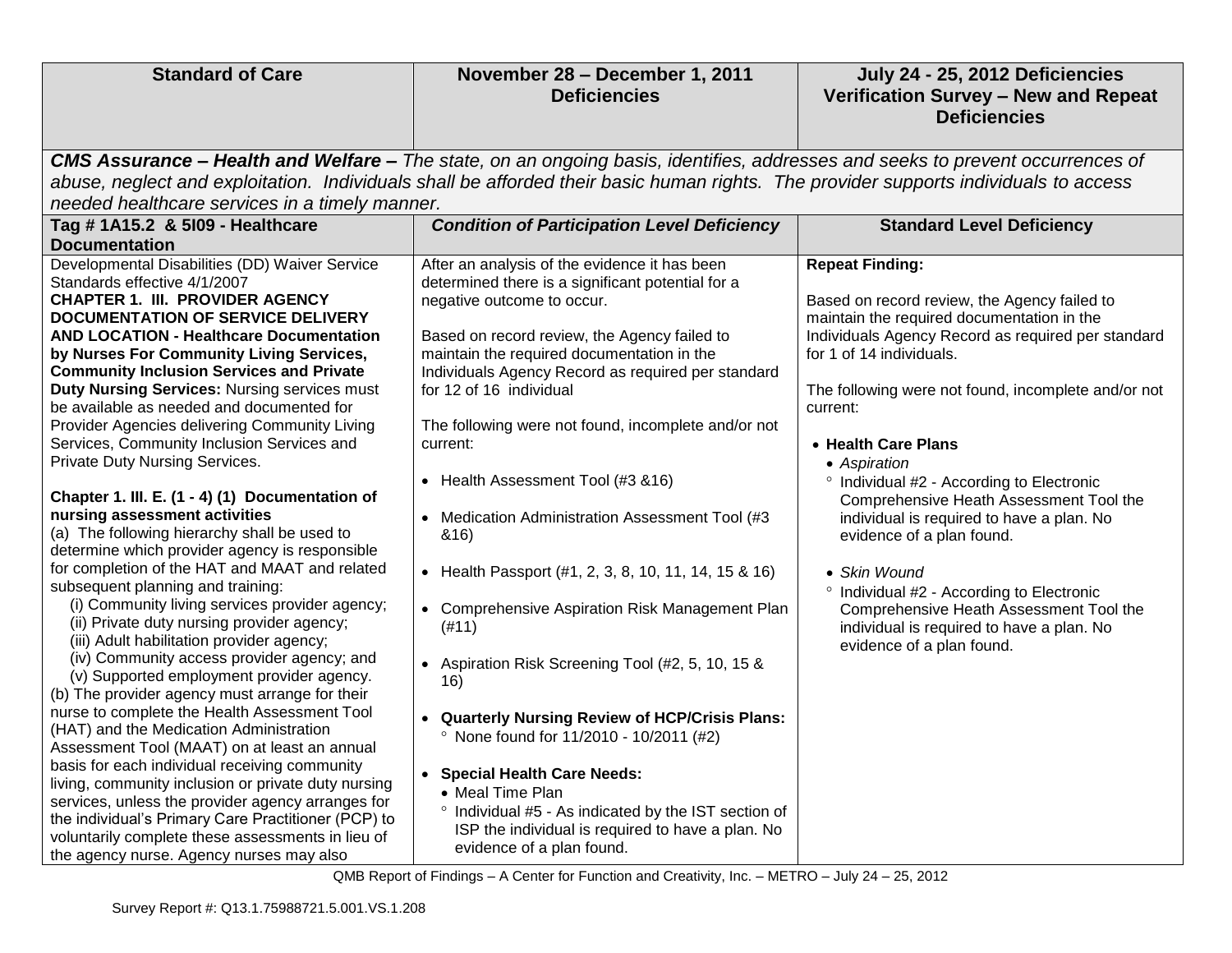| complete these assessments in collaboration with<br>the Primary Care Practitioner if they believe such<br>consultation is necessary for an accurate<br>assessment. Family Living Provider Agencies<br>have the option of having the subcontracted<br>caregiver complete the HAT instead of the nurse<br>or PCP, if the caregiver is comfortable doing so.<br>However, the agency nurse must be available to<br>assist the caregiver upon request.<br>(c) For newly allocated individuals, the HAT and<br>the MAAT must be completed within seventy-two<br>(72) hours of admission into direct services or two<br>weeks following the initial ISP, whichever comes<br>first. | • Nutritional Plan<br><sup>o</sup> Individual #2 - As ind<br>ISP the individual is<br>evidence of a plan fo<br>Individual #12 - As in<br>of ISP the individual<br>No evidence of a pla<br>$\circ$<br>Individual #14 - As in<br>of ISP the individual<br>No evidence of a pla |
|-----------------------------------------------------------------------------------------------------------------------------------------------------------------------------------------------------------------------------------------------------------------------------------------------------------------------------------------------------------------------------------------------------------------------------------------------------------------------------------------------------------------------------------------------------------------------------------------------------------------------------------------------------------------------------|------------------------------------------------------------------------------------------------------------------------------------------------------------------------------------------------------------------------------------------------------------------------------|
| (d) For individuals already in services, the HAT<br>and the MAAT must be completed at least<br>fourteen (14) days prior to the annual ISP meeting<br>and submitted to all members of the<br>interdisciplinary team. The HAT must also be<br>completed at the time of any significant change in<br>clinical condition and upon return from any                                                                                                                                                                                                                                                                                                                               | • Health Care Plans<br>• Aspiration<br>$\circ$<br>Individual #2 - Accor<br><b>Comprehensive Hea</b><br>individual is required<br>evidence of a plan fo                                                                                                                       |
| hospitalizations. In addition to annually, the MAAT<br>must be completed at the time of any significant<br>change in clinical condition, when a medication<br>regime or route change requires delivery by<br>licensed or certified staff, or when an individual<br>has completed additional training designed to<br>improve their skills to support self-administration                                                                                                                                                                                                                                                                                                     | • Skin Wound<br>Individual #2 - Accor<br>Comprehensive Hea<br>individual is required<br>evidence of a plan fo                                                                                                                                                                |
| (see DDSD Medication Assessment and Delivery<br>Policy).<br>(e) Nursing assessments conducted to determine<br>current health status or to evaluate a change in                                                                                                                                                                                                                                                                                                                                                                                                                                                                                                              | $\circ$<br>Individual #16 - Acco<br>Comprehensive Hea<br>individual is required<br>evidence of a plan fo                                                                                                                                                                     |
| clinical condition must be documented in a signed<br>progress note that includes time and date as well<br>as subjective information including the individual<br>complaints, signs and symptoms noted by staff,<br>family members or other team members; objective<br>information including vital signs, physical                                                                                                                                                                                                                                                                                                                                                            | • Respiratory<br>Individual #3 - Accor<br>$\circ$<br><b>Comprehensive Hea</b><br>individual is required<br>evidence of a plan fo                                                                                                                                             |
| examination, weight, and other pertinent data for<br>the given situation (e.g., seizure frequency,<br>method in which temperature taken); assessment                                                                                                                                                                                                                                                                                                                                                                                                                                                                                                                        | $\circ$<br>Individual #9 - Accor<br>Comprehensive Hea                                                                                                                                                                                                                        |

of the clinical status, and *plan* of action addressing relevant aspects of all active health problems and follow up on any recommendations

- dicated by the IST section of required to have a plan. No ound.
- indicated by the IST section is required to have a plan. an found.
- indicated by the IST section is required to have a plan. an found.
- rding to Electronic ath Assessment Tool the to have a plan. No bund.
- rding to Electronic ath Assessment Tool the d to have a plan. No ound.
- ording to Electronic ath Assessment Tool the d to have a plan. No ound.
- rding to Electronic ath Assessment Tool the ito have a plan. No ound.
- rding to Electronic Comprehensive Heath Assessment Tool the individual is required to have a plan. No evidence of a plan found.
- *Gastrointestinal*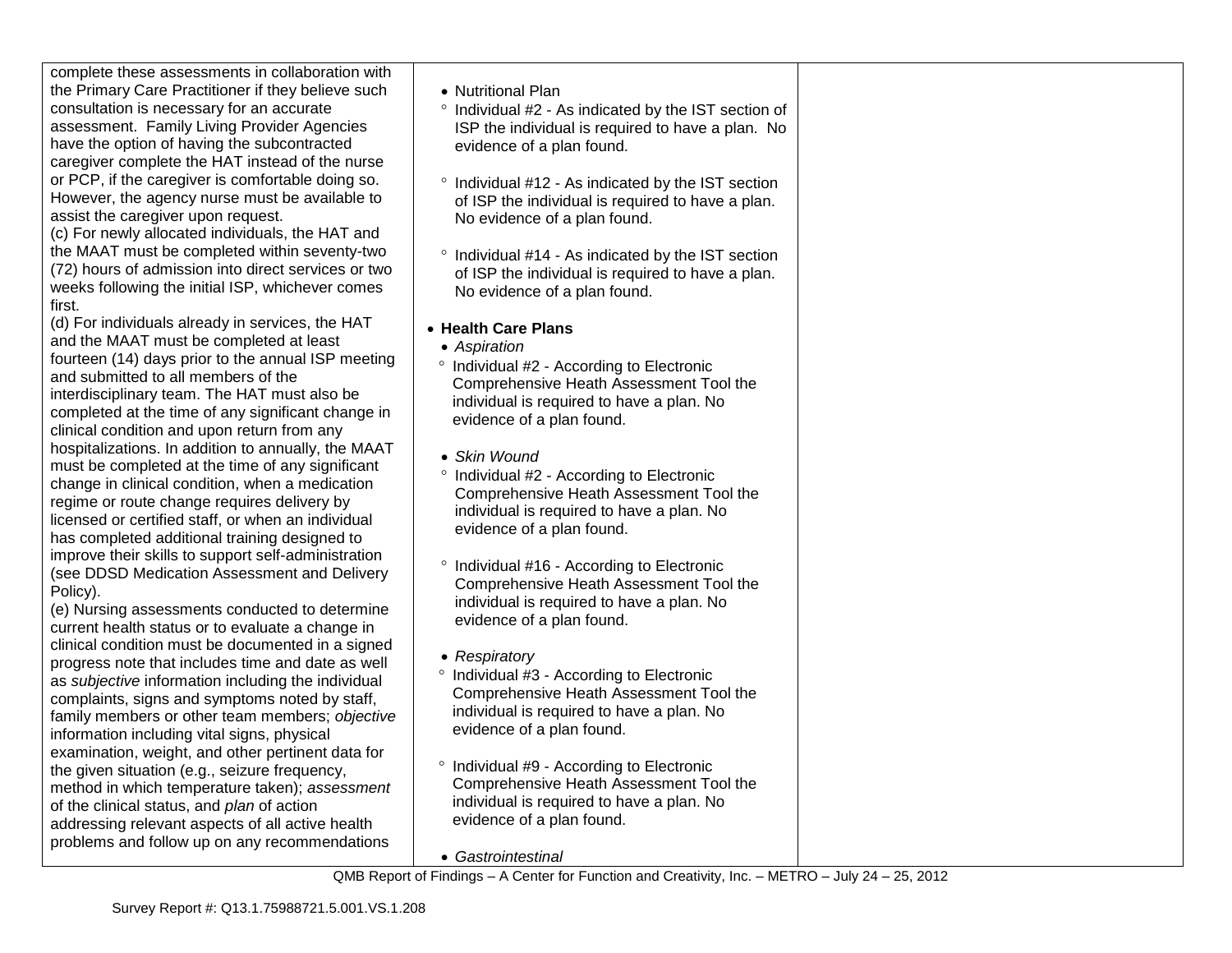| of medical consultants.                                                                 | ° Individual #9 - According to Electronic                              |  |
|-----------------------------------------------------------------------------------------|------------------------------------------------------------------------|--|
| (2) Health related plans                                                                | Comprehensive Heath Assessment Tool the                                |  |
| (a) For individuals with chronic conditions that                                        | individual is required to have a plan. No                              |  |
| have the potential to exacerbate into a life-                                           | evidence of a plan found.                                              |  |
| threatening situation, a medical crisis prevention                                      |                                                                        |  |
| and intervention plan must be written by the                                            | $\bullet$ Falls                                                        |  |
| nurse or other appropriately designated                                                 | ° Individual #9 - According to Electronic                              |  |
| healthcare professional.                                                                | Comprehensive Heath Assessment Tool the                                |  |
| (b) Crisis prevention and intervention plans must                                       | individual is required to have a plan. No                              |  |
| be written in user-friendly language that is easily                                     | evidence of a plan found.                                              |  |
| understood by those implementing the plan.                                              |                                                                        |  |
| (c) The nurse shall also document training                                              | • Oral Hygiene                                                         |  |
| regarding the crisis prevention and intervention                                        | ° Individual #2 - According to Electronic                              |  |
| plan delivered to agency staff and other team                                           | Comprehensive Heath Assessment Tool the                                |  |
| members, clearly indicating competency                                                  | individual is required to have a plan. No                              |  |
| determination for each trainee.                                                         | evidence of a plan found.                                              |  |
| (d) If the individual receives services from                                            |                                                                        |  |
| separate agencies for community living and                                              | ° Individual #12 - According to Electronic                             |  |
| community inclusion services, nurses from each                                          | Comprehensive Heath Assessment Tool the                                |  |
| agency shall collaborate in the development of                                          | individual is required to have a plan. No                              |  |
| and training delivery for crisis prevention and<br>intervention plans to assure maximum | evidence of a plan found.                                              |  |
| consistency across settings.                                                            |                                                                        |  |
| (3) For all individuals with a HAT score of 4, 5 or                                     | $\bullet$ Pain                                                         |  |
| 6, the nurse shall develop a comprehensive                                              | <sup>o</sup> Individual #12 - According to Electronic                  |  |
| healthcare plan that includes health related                                            | Comprehensive Heath Assessment Tool the                                |  |
| supports identified in the ISP (The healthcare                                          | individual is required to have a plan. No                              |  |
| plan is the equivalent of a nursing care plan; two                                      | evidence of a plan found.                                              |  |
| separate documents are not required nor                                                 |                                                                        |  |
| recommended):                                                                           |                                                                        |  |
| (a) Each healthcare plan must include a                                                 | • Crisis Plans/Medical Emergency Response                              |  |
| statement of the person's healthcare needs and                                          | <b>Plans</b>                                                           |  |
| list measurable goals to be achieved through                                            | • Aspiration                                                           |  |
| implementation of the healthcare plan. Needs                                            | <sup>o</sup> Individual #2 - According to Electronic                   |  |
| statements may be based upon supports needed                                            | Comprehensive Heath Assessment Tool the                                |  |
| for the individual to maintain a current strength,                                      | individual is required to have a plan. No                              |  |
| ability or skill related to their health, prevention                                    | evidence of a plan found.                                              |  |
| measures, and/or supports needed to remediate,                                          |                                                                        |  |
| minimize or manage an existing health condition.                                        | • Respiratory                                                          |  |
| (b) Goals must be measurable and shall be                                               | <sup>o</sup> Individual #3 - According to Electronic                   |  |
| revised when an individual has met the goal and                                         | Comprehensive Heath Assessment Tool the                                |  |
| has the potential to attain additional goals or no                                      | individual is required to have a plan. No<br>evidence of a plan found. |  |
| longer requires supports in order to maintain the                                       |                                                                        |  |
| goal.                                                                                   | $\bullet$ Falls                                                        |  |
|                                                                                         |                                                                        |  |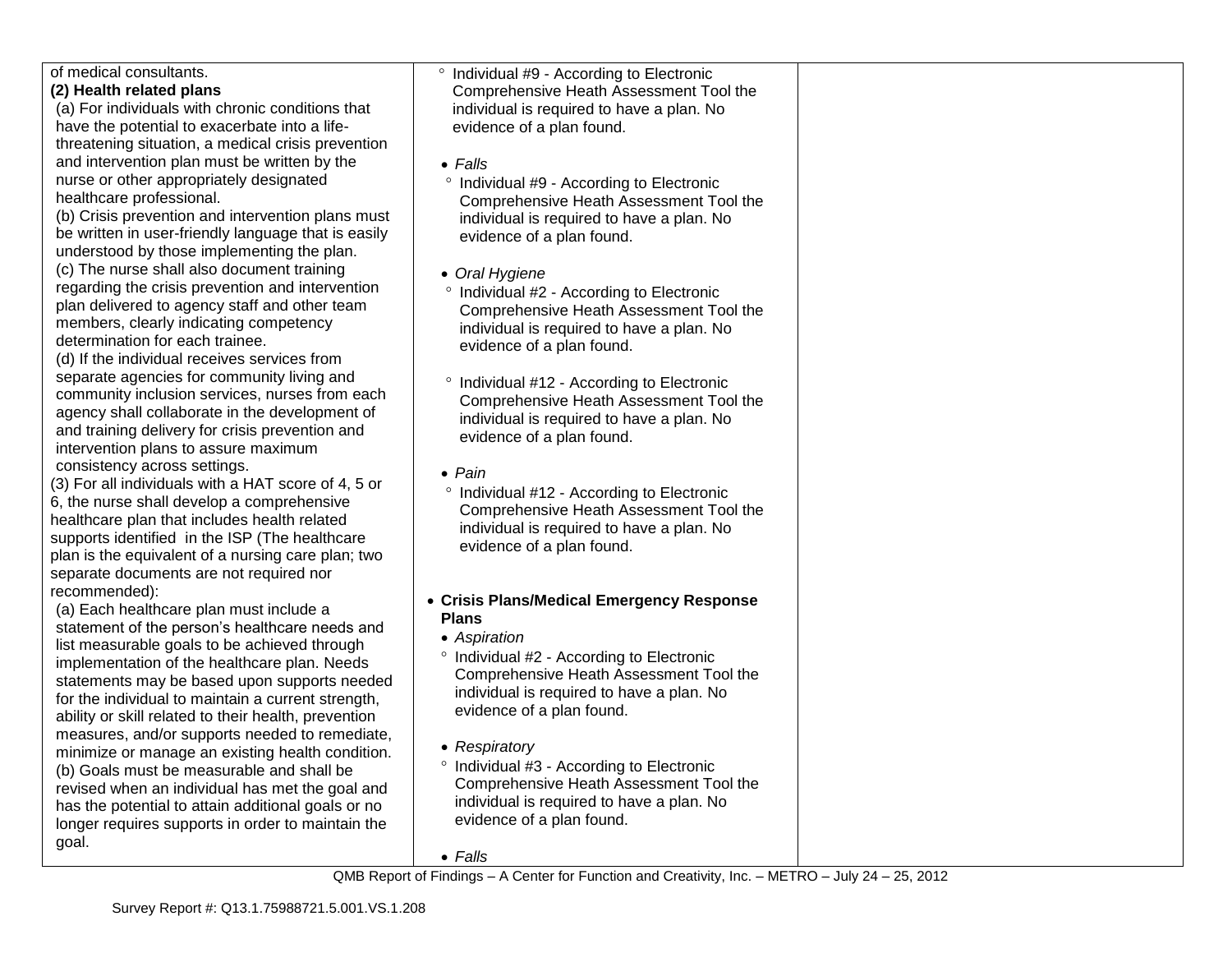| (c) Approaches described in the plan shall be                                                     | Individual #9 - /             |
|---------------------------------------------------------------------------------------------------|-------------------------------|
| individualized to reflect the individual's unique                                                 | Comprehensive                 |
| needs, provide guidance to the caregiver(s) and                                                   | individual is rec             |
| designed to support successful interactions.                                                      | evidence of a p               |
| Some interventions may be carried out by staff,                                                   |                               |
| family members or other team members, and                                                         | • Respiratory                 |
| other interventions may be carried out directly by                                                | ° Individual #9 - /           |
| the nurse - persons responsible for each                                                          | Comprehensive                 |
| intervention shall be specified in the plan.                                                      | individual is rec             |
| (d) Healthcare plans shall be written in language                                                 | evidence of a p               |
| that will be easily understood by the person(s)                                                   |                               |
| identified as implementing the interventions.                                                     | $\bullet$ Pain                |
| (e) The nurse shall also document training on the                                                 | <sup>o</sup> Individual #12 - |
| healthcare plan delivered to agency staff and                                                     | Comprehensive                 |
| other team members, clearly indicating                                                            | individual is rec             |
| competency determination for each trainee. If the                                                 | evidence of a p               |
| individual receives services from separate                                                        |                               |
| agencies for community living and community                                                       |                               |
| inclusion services, nurses from each agency                                                       |                               |
| shall collaborate in the development of and                                                       |                               |
| training delivery for healthcare plans to assure                                                  |                               |
| maximum consistency across settings.                                                              |                               |
| (f) Healthcare plans must be updated to reflect                                                   |                               |
| relevant discharge orders whenever an individual                                                  |                               |
| returns to services following a hospitalization.                                                  |                               |
| (g) All crisis prevention and intervention plans                                                  |                               |
| and healthcare plans shall include the                                                            |                               |
| individual's name and date on each page and                                                       |                               |
| shall be signed by the author.                                                                    |                               |
| (h) Crisis prevention and intervention plans as                                                   |                               |
| well as healthcare plans shall be reviewed by the                                                 |                               |
| nurse at least quarterly, and updated as needed.                                                  |                               |
| (4) General Nursing Documentation                                                                 |                               |
| (a) The nurse shall complete legible and signed                                                   |                               |
| progress notes with date and time indicated that<br>describe all interventions or interactions    |                               |
| conducted with individuals served as well as all                                                  |                               |
|                                                                                                   |                               |
| interactions with other healthcare providers<br>serving the individual. All interactions shall be |                               |
| documented whether they occur by phone or in                                                      |                               |
| person.                                                                                           |                               |
| (b) For individuals with a HAT score of 4, 5 or 6,                                                |                               |
| or who have identified health concerns in their                                                   |                               |
| ISP, the nurse shall provide the interdisciplinary                                                |                               |
|                                                                                                   |                               |

| $\circ$ | Individual #9 - According to Electronic<br>Comprehensive Heath Assessment Tool the<br>individual is required to have a plan. No<br>evidence of a plan found.                      |
|---------|-----------------------------------------------------------------------------------------------------------------------------------------------------------------------------------|
|         | • Respiratory<br>° Individual #9 - According to Electronic<br>Comprehensive Heath Assessment Tool the<br>individual is required to have a plan. No<br>evidence of a plan found.   |
|         | $\bullet$ Pain<br>° Individual #12 - According to Electronic<br>Comprehensive Heath Assessment Tool the<br>individual is required to have a plan. No<br>evidence of a plan found. |
|         |                                                                                                                                                                                   |
|         |                                                                                                                                                                                   |
|         |                                                                                                                                                                                   |
|         |                                                                                                                                                                                   |
|         |                                                                                                                                                                                   |
|         |                                                                                                                                                                                   |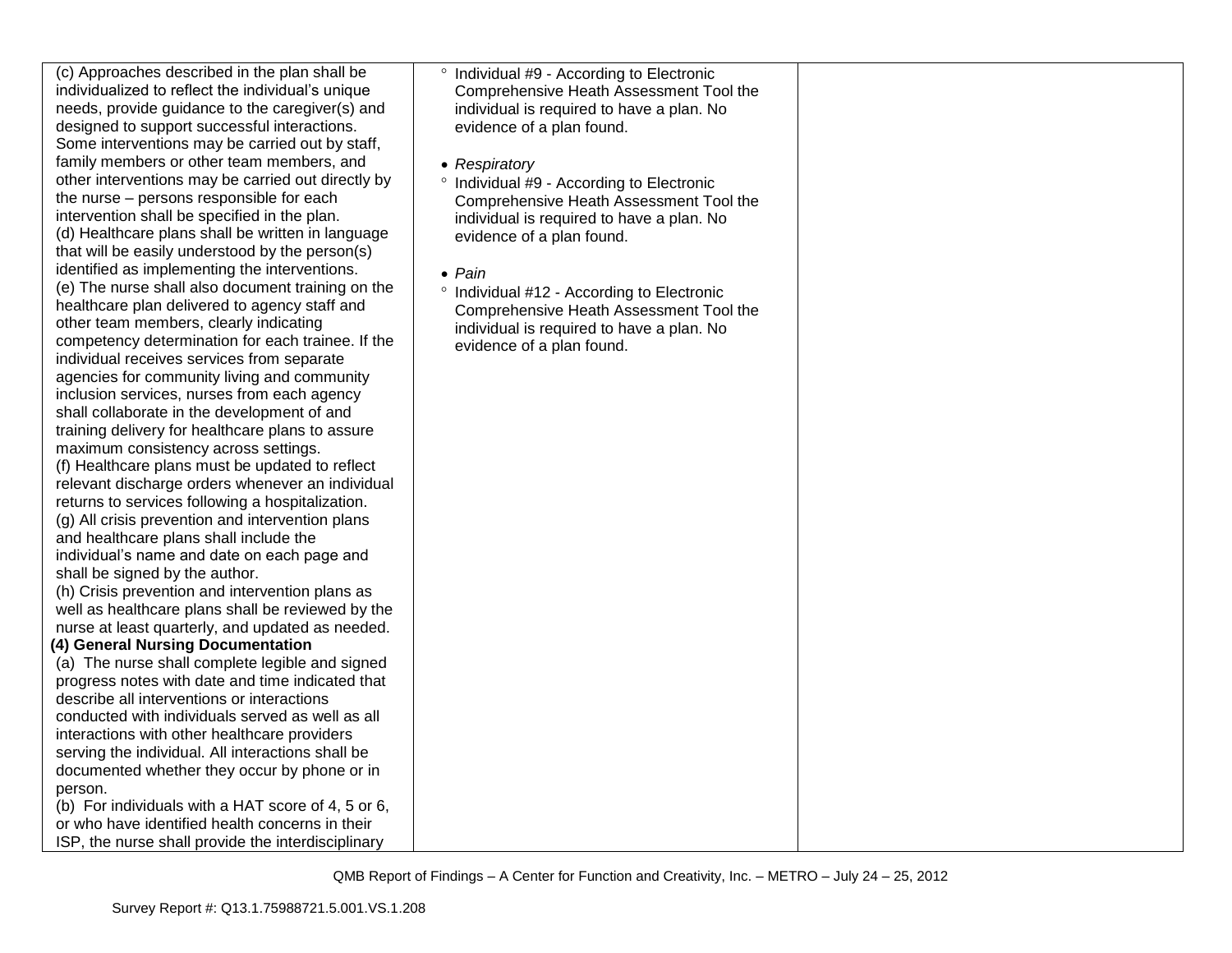| team with a quarterly report that indicates current<br>health status and progress to date on health<br>related ISP desired outcomes and action plans<br>as well as progress toward goals in the<br>healthcare plan.                                                                                                                                                                                                                                                                                                                                                                                                |  |
|--------------------------------------------------------------------------------------------------------------------------------------------------------------------------------------------------------------------------------------------------------------------------------------------------------------------------------------------------------------------------------------------------------------------------------------------------------------------------------------------------------------------------------------------------------------------------------------------------------------------|--|
| Developmental Disabilities (DD) Waiver Service<br>Standards effective 4/1/2007<br><b>CHAPTER 5 IV. COMMUNITY INCLUSION</b><br><b>SERVICES PROVIDER AGENCY</b><br><b>REQUIREMENTS</b><br><b>B. IDT Coordination</b><br>(1) Community Inclusion Services Provider<br>Agencies shall participate on the IDT as specified<br>in the ISP Regulations (7.26.5 NMAC), and shall<br>ensure direct support staff participation as needed<br>to plan effectively for the individual; and                                                                                                                                     |  |
| (2) Coordinate with the IDT to ensure that each<br>individual participating in Community Inclusion<br>Services who has a score of 4, 5, or 6 on the HAT<br>has a Health Care Plan developed by a licensed<br>nurse, and if applicable, a Crisis<br>Prevention/Intervention Plan.                                                                                                                                                                                                                                                                                                                                   |  |
| <b>Department of Health Developmental</b><br><b>Disabilities Supports Division Policy. Medical</b><br><b>Emergency Response Plan Policy MERP-001</b><br>eff.8/1/2010                                                                                                                                                                                                                                                                                                                                                                                                                                               |  |
| F. The MERP shall be written in clear, jargon free<br>language and include at a minimum the following<br>information:<br>1. A brief, simple description of the condition or<br>illness.<br>2. A brief description of the most likely life<br>threatening complications that might occur and<br>what those complications may look like to an<br>observer.<br>3. A concise list of the most important measures<br>that may prevent the life threatening complication<br>from occurring (e.g., avoiding allergens that<br>trigger an asthma attack or making sure the<br>person with diabetes has snacks with them to |  |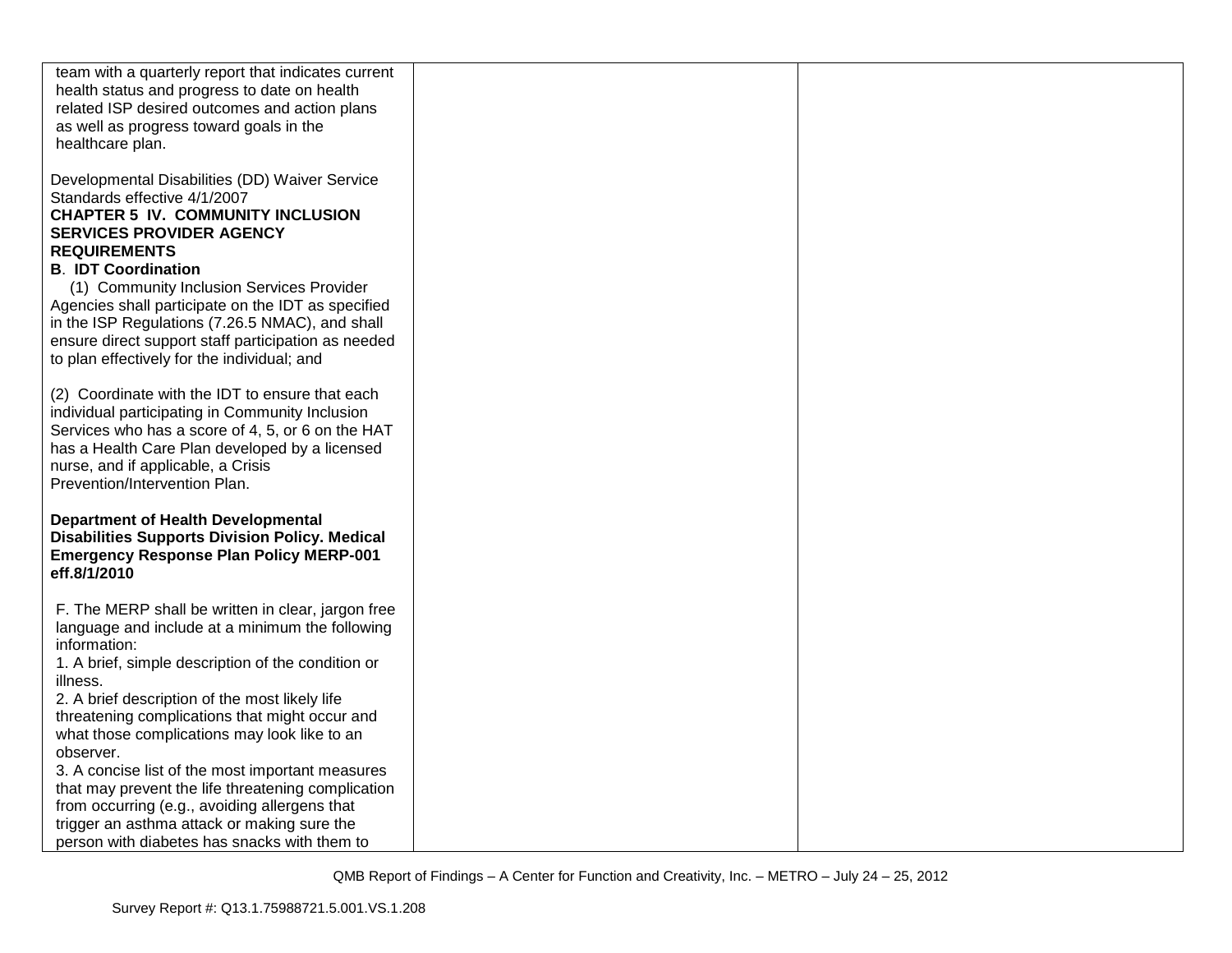| avoid hypoglycemia).<br>4. Clear, jargon free, step-by-step instructions<br>regarding the actions to be taken by direct<br>support personnel (DSP) and/or others to<br>intervene in the emergency, including criteria for<br>when to call 911.<br>5. Emergency contacts with phone numbers.<br>6. Reference to whether the individual has<br>advance directives or not, and if so, where the<br>advance directives are located. |  |
|---------------------------------------------------------------------------------------------------------------------------------------------------------------------------------------------------------------------------------------------------------------------------------------------------------------------------------------------------------------------------------------------------------------------------------|--|
|                                                                                                                                                                                                                                                                                                                                                                                                                                 |  |
|                                                                                                                                                                                                                                                                                                                                                                                                                                 |  |
|                                                                                                                                                                                                                                                                                                                                                                                                                                 |  |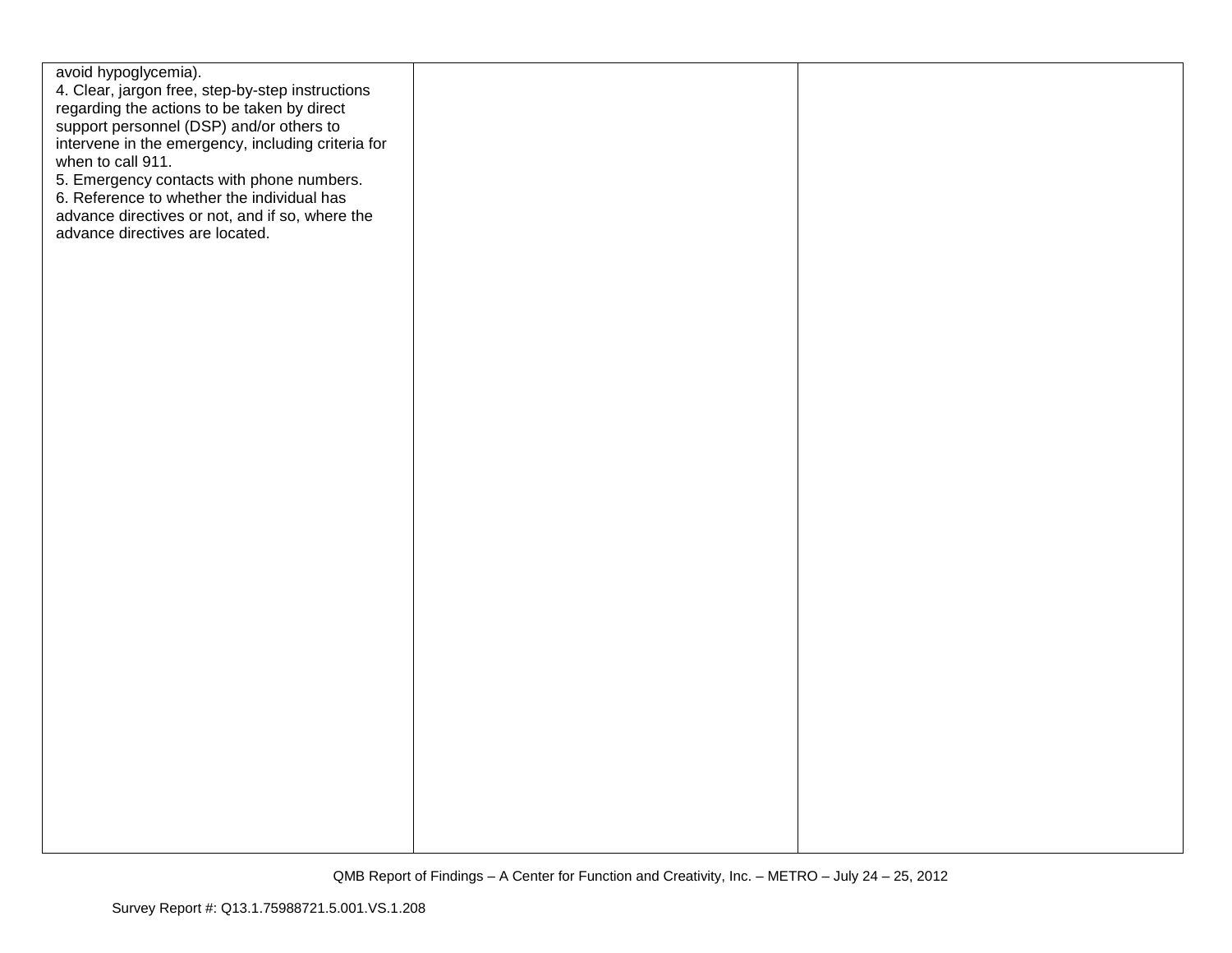| Tag #1A27 Incident Mgt Late & Failure to                                    | <b>Standard Level Deficiency</b>                        |
|-----------------------------------------------------------------------------|---------------------------------------------------------|
| <b>Report</b>                                                               |                                                         |
| 7.1.13.9 INCIDENT MANAGEMENT SYSTEM                                         | <b>New Finding:</b>                                     |
| <b>REPORTING REQUIREMENTS FOR</b>                                           |                                                         |
| <b>COMMUNITY BASED SERVICE PROVIDERS:</b>                                   | Based on the Incident Management Bureau's Late          |
| A. Duty To Report:                                                          | and Failure Reports, the Agency failed to report        |
| (1) All community based service providers shall                             | suspected abuse, neglect, or misappropriation of        |
| immediately report abuse, neglect or                                        | property, unexpected and natural/expected deaths;       |
| misappropriation of property to the adult                                   | or other reportable incidents to the Division of Health |
| protective services division.                                               | Improvement for 2 of 15 individuals.                    |
| (2) All community based service providers shall                             |                                                         |
| report to the division within twenty four (24) hours                        | Individual #2                                           |
| abuse, neglect, or misappropriation of property,                            | • Incident date 4/13/2012. Allegation was Abuse.        |
| unexpected and natural/expected deaths; and                                 | Incident report was received 4/16/2012. Failure to      |
| other reportable incidents                                                  | report. IMB Late & Failure Report indicated             |
| to include:                                                                 | incident of Abuse was "Confirmed."                      |
| (a) an environmental hazardous condition, which                             |                                                         |
| creates an immediate threat to life or health; or                           | Individual #17                                          |
| (b) admission to a hospital or psychiatric facility or                      | • Incident date12/15/2011. Allegation was Neglect.      |
| the provision of emergency services that results in                         | Incident report was received 12/15/2011. Failure        |
| medical care which is unanticipated or                                      | to report. IMB Late & Failure Report indicated          |
| unscheduled for the consumer and which would                                | incident of Abuse was "Confirmed."                      |
| not routinely be provided by a community based                              |                                                         |
| service provider.                                                           |                                                         |
| (3) All community based service providers shall                             |                                                         |
| ensure that the reporter with direct knowledge of                           |                                                         |
| an incident has immediate access to the division                            |                                                         |
| incident report form to allow the reporter to                               |                                                         |
| respond to, report, and document incidents in a                             |                                                         |
| timely and accurate manner.<br>B. Notification: (1) Incident Reporting: Any |                                                         |
| consumer, employee, family member or legal                                  |                                                         |
| guardian may report an incident independently or                            |                                                         |
| through the community based service provider to                             |                                                         |
| the division by telephone call, written                                     |                                                         |
| correspondence or other forms of communication                              |                                                         |
| utilizing the division's incident report form. The                          |                                                         |
| incident report form and instructions for the                               |                                                         |
| completion and filing are available at the division's                       |                                                         |
| website,                                                                    |                                                         |
| http://dhi.health.state.nm.us/elibrary/ironline/ir.php                      |                                                         |
| or may be obtained from the department by                                   |                                                         |
| calling the toll free number.                                               |                                                         |
|                                                                             |                                                         |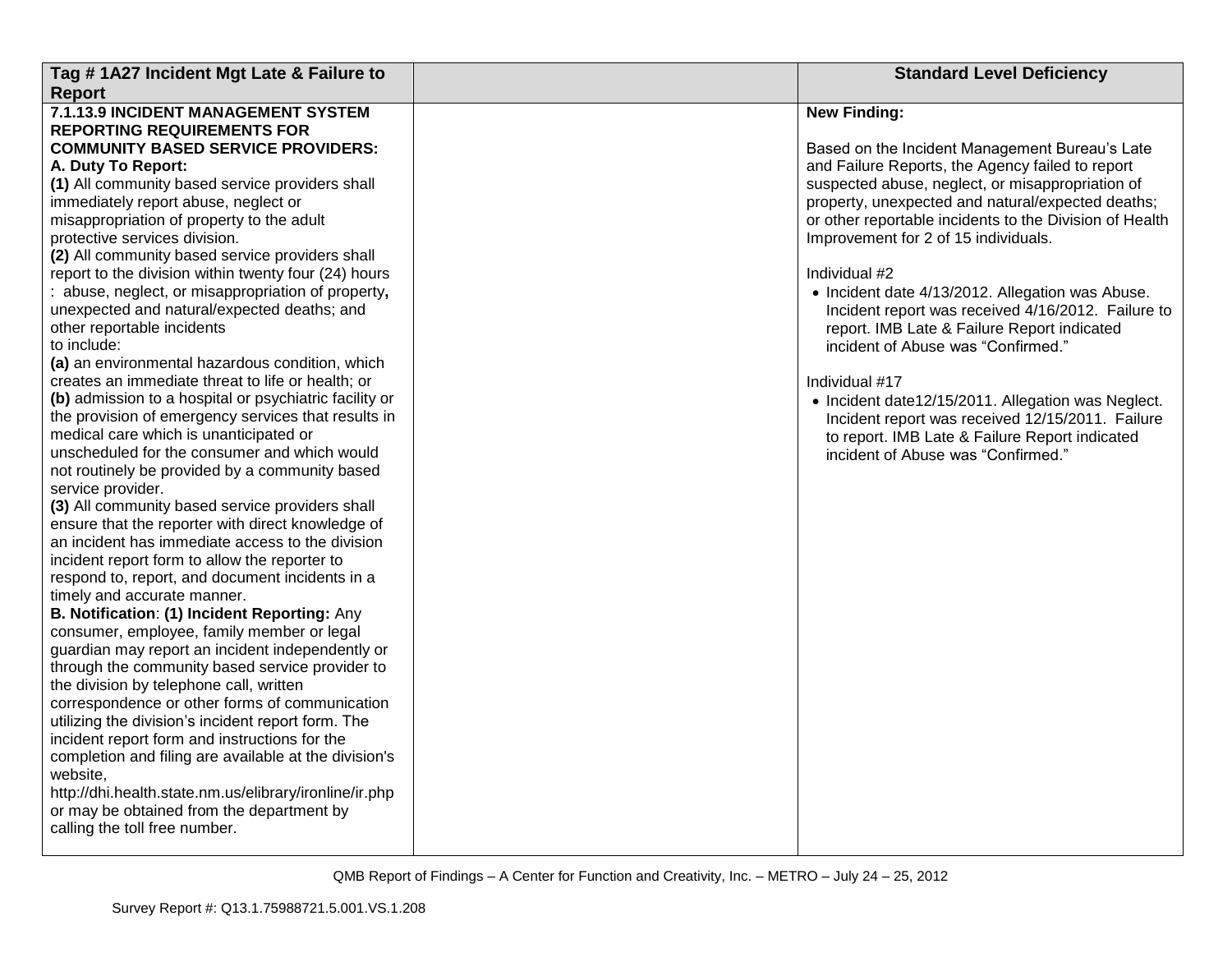| <b>Standard of Care</b>                                                                                                                                                                                                                                                                                           | November 28 - December 1, 2011<br><b>Deficiencies</b>                                                                                  | July 24 - 25, 2012 Deficiencies<br>Verification Survey - New and Repeat<br><b>Deficiencies</b> |  |  |
|-------------------------------------------------------------------------------------------------------------------------------------------------------------------------------------------------------------------------------------------------------------------------------------------------------------------|----------------------------------------------------------------------------------------------------------------------------------------|------------------------------------------------------------------------------------------------|--|--|
|                                                                                                                                                                                                                                                                                                                   | <b>CMS Assurance – Service Plans: ISP Implementation –</b> Services are delivered in accordance with the service plan, including type, |                                                                                                |  |  |
| scope, amount, duration and frequency specified in the service plan.                                                                                                                                                                                                                                              |                                                                                                                                        |                                                                                                |  |  |
| Tag # 1A08 Agency Case File                                                                                                                                                                                                                                                                                       | <b>Standard Level Deficiency</b>                                                                                                       | Completed                                                                                      |  |  |
| Tag # 1A08.1 Agency Case File - Progress<br><b>Notes</b>                                                                                                                                                                                                                                                          | <b>Standard Level Deficiency</b>                                                                                                       | Completed                                                                                      |  |  |
| Tag # 5I11 Reporting Requirements<br>(Community Inclusion Quarterly Reports)                                                                                                                                                                                                                                      | <b>Standard Level Deficiency</b>                                                                                                       | Completed                                                                                      |  |  |
| Tag # 5I11.1 Reporting Requirements (CI<br><b>Quarterly Report Components)</b>                                                                                                                                                                                                                                    | <b>Standard Level Deficiency</b>                                                                                                       | Completed                                                                                      |  |  |
| CMS Assurance - Qualified Providers - The State monitors non-licensed/non-certified providers to assure adherence to waiver<br>requirements. The State implements its policies and procedures for verifying that provider training is conducted in accordance with State<br>requirements and the approved waiver. |                                                                                                                                        |                                                                                                |  |  |
| Tag # 1A11.1 Transportation Training                                                                                                                                                                                                                                                                              | <b>Standard Level Deficiency</b>                                                                                                       | Completed                                                                                      |  |  |
| Tag # 1A20 Direct Support Personnel Training                                                                                                                                                                                                                                                                      | <b>Standard Level Deficiency</b>                                                                                                       | Completed                                                                                      |  |  |
| Tag # 1A25 Criminal Caregiver History<br>Screening                                                                                                                                                                                                                                                                | <b>Standard Level Deficiency</b>                                                                                                       | Completed                                                                                      |  |  |
| Tag # 1A28.1 Incident Mgt. System - Personnel<br>Training                                                                                                                                                                                                                                                         | <b>Standard Level Deficiency</b>                                                                                                       | Completed                                                                                      |  |  |
| Tag # 1A28.2 Incident Mgt. System -<br>Parent/Guardian Training                                                                                                                                                                                                                                                   | <b>Standard Level Deficiency</b>                                                                                                       | Completed                                                                                      |  |  |
| Tag # 1A32 & 6L14 ISP Implementation                                                                                                                                                                                                                                                                              | <b>Condition of Participation Level Deficiency</b>                                                                                     | Completed                                                                                      |  |  |
| Tag # 1A36 Service Coordination Requirements                                                                                                                                                                                                                                                                      | <b>Standard Level Deficiency</b>                                                                                                       | Completed                                                                                      |  |  |
| CMS Assurance - Health and Welfare - The state, on an ongoing basis, identifies, addresses and seeks to prevent occurrences of                                                                                                                                                                                    |                                                                                                                                        |                                                                                                |  |  |
| abuse, neglect and exploitation. Individuals shall be afforded their basic human rights. The provider supports individuals to access<br>needed healthcare services in a timely manner.                                                                                                                            |                                                                                                                                        |                                                                                                |  |  |
| Tag # 1A09 Medication Delivery (MAR) -<br><b>Routine Medication</b>                                                                                                                                                                                                                                               | <b>Standard Level Deficiency</b>                                                                                                       | Completed                                                                                      |  |  |

QMB Report of Findings – A Center for Function and Creativity, Inc. – METRO – July 24 – 25, 2012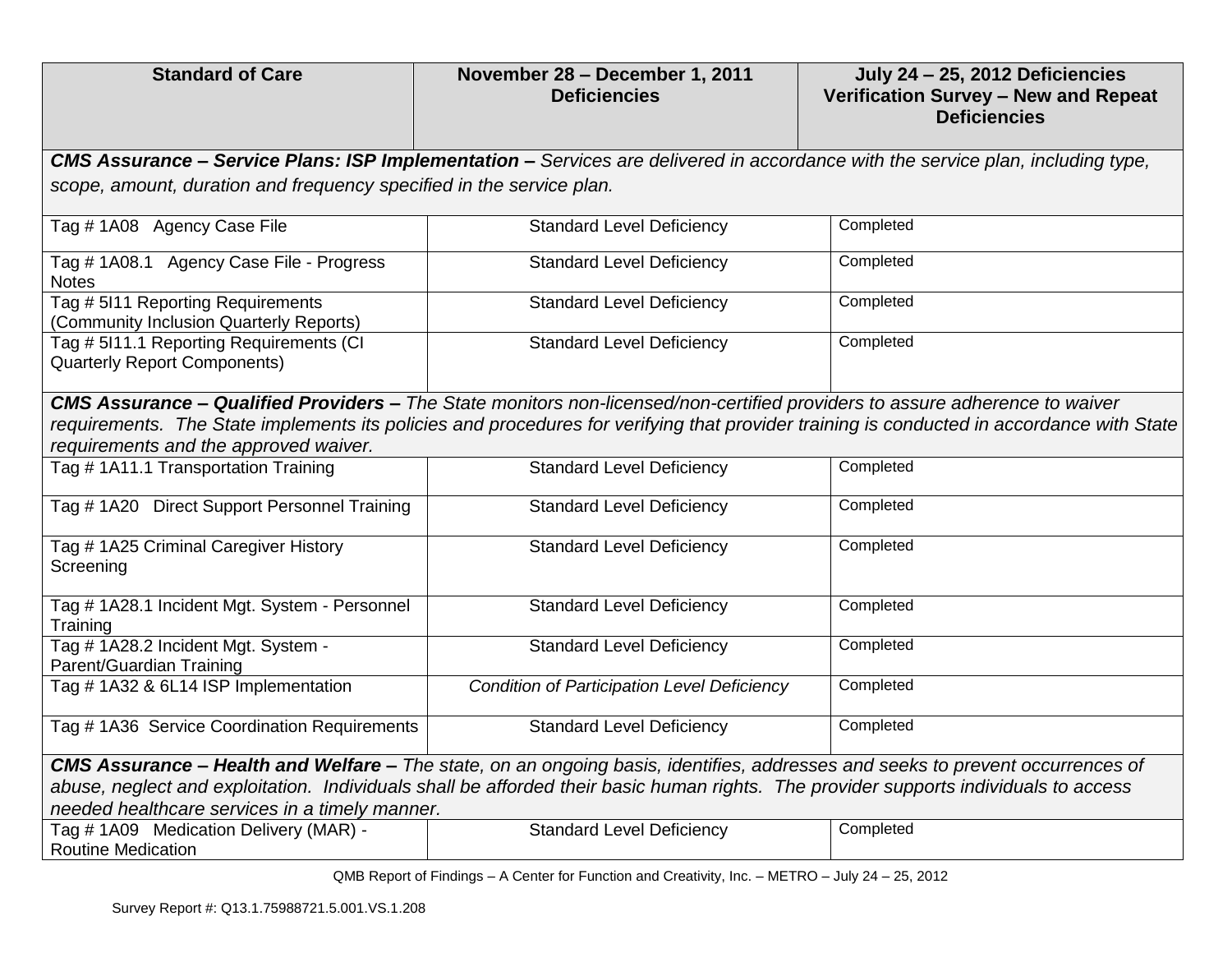| Tag # 1A09.1 Medication Delivery - PRN                                                                                             | <b>Standard Level Deficiency</b> | Completed |  |
|------------------------------------------------------------------------------------------------------------------------------------|----------------------------------|-----------|--|
| Medication                                                                                                                         |                                  |           |  |
| Tag # 1A29 Complaints / Grievances -                                                                                               | <b>Standard Level Deficiency</b> | Completed |  |
| Acknowledgement                                                                                                                    |                                  |           |  |
|                                                                                                                                    |                                  |           |  |
| <b>CMS Assurance – Financial Accountability –</b> State financial oversight exists to assure that claims are coded and paid for in |                                  |           |  |
| accordance with the reimbursement methodology specified in the approved waiver.                                                    |                                  |           |  |
| Tag # 5144 Adult Habilitation Reimbursement                                                                                        | <b>Standard Level Deficiency</b> | Completed |  |
|                                                                                                                                    |                                  |           |  |